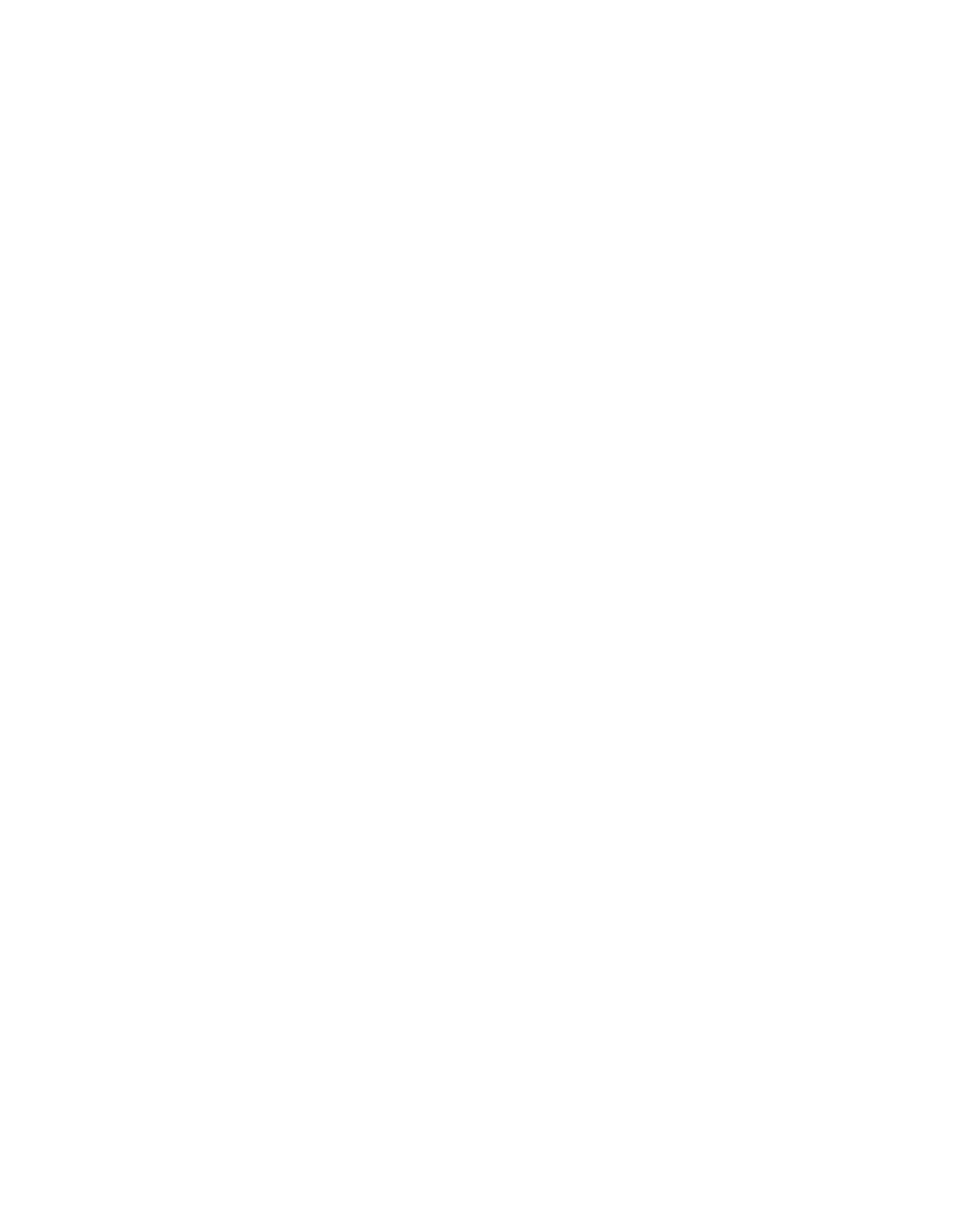# **Executive Summary**

In late July 2006, the City of Seattle initiated a 12-month pilot project designed to test the effectiveness of traffic safety cameras – also known as red light cameras – at selected arterial intersections. The purpose of the project was to gauge the extent to which these cameras might reduce the frequency of red light running and associated accidents, events which have become all too frequent in recent years, not only in Seattle but throughout the country.

Altogether, six camera systems were deployed at four intersections in the pilot project. After 12 months, through July 23, 2007, 16,539 citations were issued, with a pay rate exceeding 70%, and more than \$1,076,000 in monetary penalties collected. This report summarizes the results of the pilot and evaluates the performance of the red light cameras and the City's red light camera vendor. Recommendations regarding the future of the program are addressed in the conclusion.

The main findings of the evaluation are as follows:

- RED LIGHT RUNNING. There is evidence that the operation of red light cameras has reduced red light running on the order of 50% over the 12-month study period; however, progress has not been uniform, as violations declined sharply from late summer and early fall 2006 through January 2007, then recovered before beginning to level out in April and May and declining again through July.
- TRAFFIC CRASHES. There is little evidence that cameras have decreased the frequency of all auto crashes or of the more dangerous angle collisions; however, it does appear that cameras may have mitigated the severity of crashes. There were fewer injury crashes and fewer persons injured in crashes at test intersections than before cameras were installed. Moreover, severity of crashes at a small number of "control" intersections not equipped with cameras showed an increase, as measured by the number of injury crashes and persons injured.

The pilot project evaluation team also has concluded that the American Traffic Solutions vendor has performed well at a reasonable cost, and the public, in general, has responded favorably to this program.

## **Introduction and Background**

At the recommendation of Mayor Greg Nickels, on September 26, 2005, the Seattle City Council unanimously passed an ordinance under a new state law authorizing the use of automated traffic safety cameras (also known as red light cameras) for enforcing local laws against red light running. This ordinance expressly authorized the use of these cameras for recording violations at arterial intersections and established a \$101 monetary penalty for each infraction. Also, in the fall of 2005, the Council passed supplemental budget legislation appropriating a total of \$460,000 for a one-year pilot program to test the performance of traffic safety cameras in Seattle.

Under the leadership of Chief Gil Kerlikowske, the Seattle Police Department (SPD) convened an interdepartmental team to arrange for cameras to be installed at selected intersections and to design an evaluation of the results of camera deployment. The core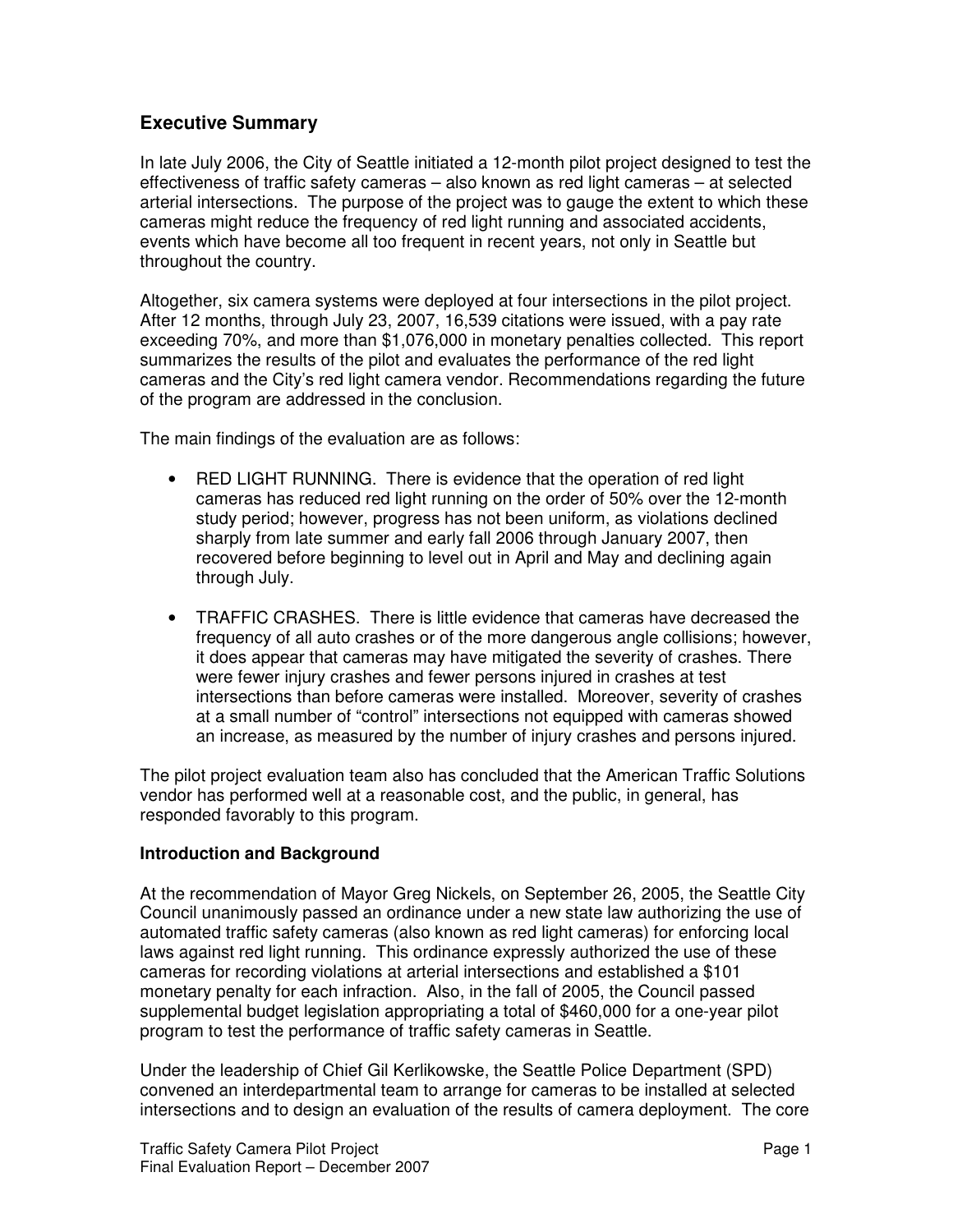project team included representatives from six City departments, including the Department of Finance, the Law Department, the Legislative Department, the Seattle Department of Transportation (SDOT), and the Seattle Municipal Court, in addition to SPD. After a competitive bidding process, in January 2006, the team, working with assistance from City Purchasing and the Department of Information Technology, selected American Traffic Solutions (ATS) of Scottsdale, Arizona, as the City's red light camera vendor.

At 12:01 a.m. on June 22, 2006, ATS commenced camera operations along four approaches at three intersections. Two additional approaches began to operate in early October 2006. Altogether, six camera systems were deployed at four intersections in the pilot project:

- Eastbound and westbound approaches at Denny Way and Fairview Avenue North;
- Northbound and southbound approaches at Rainier Avenue South and South Orcas Street;
- Eastbound approach at 5<sup>th</sup> Avenue and Spring Street; and
- Eastbound approach at Roosevelt Way and NE 45<sup>th</sup> Street.

The project team worked closely with SDOT and the camera vendor to identify and select these intersections for the pilot from a list of the city's most hazardous intersections.

For a one-month period after the installation of camera systems at these intersections, advisory warnings were issued to violators without monetary penalty as part of the City's educational outreach to motorists and the general public. On July 24, 2006, SPD began issuing citations with monetary penalties to registered owners of vehicles found to have violated City statutes against red light running. The formal evaluation results discussed below cover the 12-month period commencing on July 24, 2006.

#### **Traffic Safety Camera Technology and Citation Process**

Prior to addressing evaluation questions, it may be helpful to review a few points regarding red light cameras and the citation process. The Axsis RLC-300 camera system used by American Traffic Solutions has three basic components: a high resolution camera for taking still color photos, a video camera that provides a broader view of the offending vehicle and any other vehicles, pedestrians, or cyclists in the intersection, and a vehicle sensing device that activates the still cameras and captures video of approaching vehicles that the system "predicts" will violate a red signal.

The stills show the vehicle behind the stop line with the traffic signal showing red in an "A" photo and the same vehicle fully beyond the stop line with the traffic signal still showing red in a "B" photo. These two photos, together with a cropped image of the vehicle license plate are included in the citation (also known as the notice of infraction, NOI) that is sent to the registered owner of the vehicle. The still photos and video clip of the event are available to police reviewers, court personnel, and registered owners via secure ATS Internet Web site. All photos and video only show the vehicle from the rear, as Washington law prohibits taking images of the faces of vehicle driver or occupants.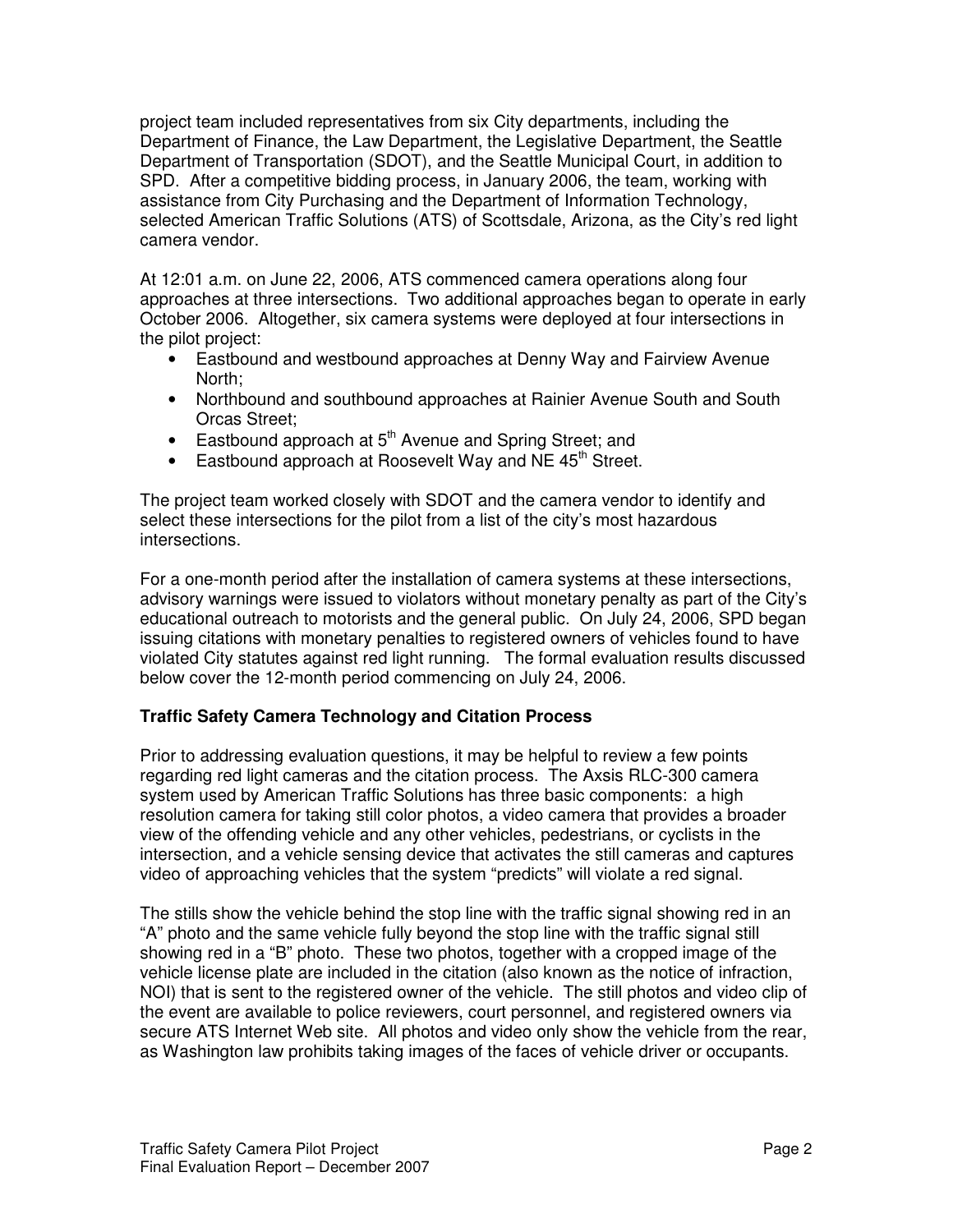Photographic and video images of violation events are sent electronically from the traffic safety camera system to the ATS data center where they are reviewed against criteria established by the Seattle Police Department. Events that clearly are not violations are rejected at the data center. Trained officers in the SPD Traffic Section, who authorize issuance of citations for those deemed in violation, review events that appear to meet SPD criteria. Pursuant to statute, this review and mailing of the NOI to the registered owner of the vehicle must all occur within 14 days of the violation event.

The registered owner then has 18 days from issuance of the NOI to either pay the monetary penalty specified in the City Ordinance,<sup>1</sup> contest the citation by requesting a Municipal Court hearing, or sign a declaration (affidavit) stating that he or she was not driving the vehicle at the time of the infraction (thereby canceling the citation). It is important to note that, by Washington law, the automated red light violation is treated as a parking infraction and is not part of the registered owner's driving record under RCW 46.52.101 and RCW 46.52.120. Basic program statistics, from inception of monetary penalties on July 24, 2006 through July 23, 2007, are summarized in the table.

| <b>Total Events Screened by SPD</b>         | 17,434        |
|---------------------------------------------|---------------|
| <b>Total Citations Issued</b>               | 16,539        |
| <b>Issuance Rate</b>                        | 94.9%         |
| <b>Total Citations Paid</b>                 | 11,957        |
| <b>Payment Rate</b>                         | 72.3%         |
| <b>Net Revenue Collected</b>                | \$1,076,212   |
| Hearings Held (of Citations Issued)         | 1,805 (10.9%) |
| Declarations Received (of Citations Issued) | 928 (5.6%)    |

| Traffic Safety Camera Vital Statistics as of July 23, 2007 |  |  |  |
|------------------------------------------------------------|--|--|--|
|------------------------------------------------------------|--|--|--|

## **Evaluation Questions**

The project team specified a number of questions to be addressed in the evaluation. They are highlighted briefly here and then discussed in the body of the report.

• *Has red light camera enforcement enhanced public safety in and around those intersections where camera systems have been deployed?*

The project team believes that this is the most significant question to be addressed in the evaluation. There are two basic components to the question:

- *Effects on red light running*: the pilot will be deemed successful to the extent that it has reduced the frequency of red light running by motorists; and
- *Effects on traffic collisions*: the pilot will be deemed successful to the extent that it has reduced the frequency or severity of traffic collisions in those intersections where the cameras have been deployed.
- *Have red light camera systems and the contracted vendor met our expectations?*

In the Request for Proposal (RFP) that was issued prior to selection of a qualified vendor, the City set forth its expectations for the camera system and vendor

 $1$  This requirement was extended by Court policy to 30 days for rental car agencies in late May 2007, to give out-of-town companies a reasonable time to respond and identify the driver of the violating vehicle.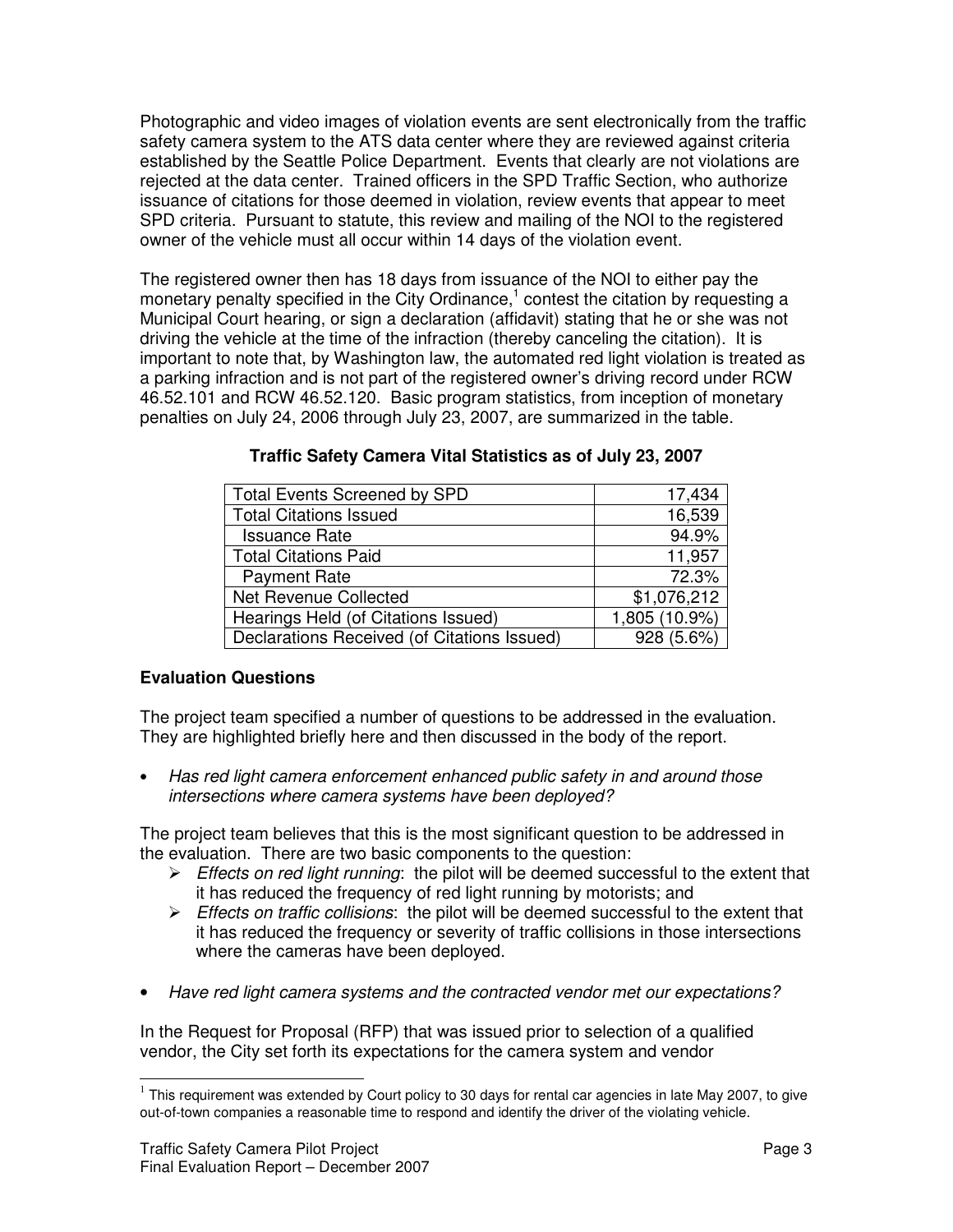performance. To answer this question, the project team will revisit the RFP criteria and weigh them against our experience during the pilot project.

• *How have cameras been received by Seattle residents?*

Public reaction to automated red light enforcement is an important part of our evaluation of the results of the pilot.

• *Is there a continuing need for red light camera enforcement?*

Prior to formulating recommendations regarding the future of automated red light enforcement, it is important to gauge the continuing need for this type of program.

• *Have red light cameras paid for themselves?*

Finally, although revenue is not an objective for having a red light program, it is important to weigh the costs and benefits associated with the traffic safety camera technology as deployed by the City of Seattle.

### **Traffic Safety**

As noted above, traffic safety has provided the principal rationale for the red light pilot project. Two dimensions are explored below: the impacts on the frequency of red light running and the impacts on traffic crashes. Although this subject is beset by numerous complexities, and it is important to stress the preliminary nature of our findings, it also is worth trying to summarize the conclusions up front before elaborating in the balance of this section:

- RED LIGHT RUNNING. There is evidence that the operation of red light cameras has reduced red light running on the order of 50% over the 12-month study period; however, progress has not been uniform, as violations declined sharply from late summer and early fall 2006 through January 2007, then recovered before beginning to level out in April and May, with further declines thereafter.
- TRAFFIC CRASHES. There is little evidence that cameras have decreased the frequency of all auto crashes or of the more dangerous angle collisions; however, it does appear that cameras may have mitigated the severity of crashes. There were fewer injury crashes and fewer persons injured in crashes at test intersections than before cameras were installed. Moreover, severity of crashes at a small number of "control" intersections not equipped with cameras showed an increase, as measured by the number of injury crashes and persons injured.

After a brief discussion of intersection selection and study methodology, we will discuss the frequency of red light violations, then the collision results.

Methodology. The project team considered three types of information in nominating intersections for the study. First, all intersections were among the city's top intersections for angle crashes based on data from SDOT and the Washington State Department of Transportation (WSDOT). Second, ATS set up and captured video on red light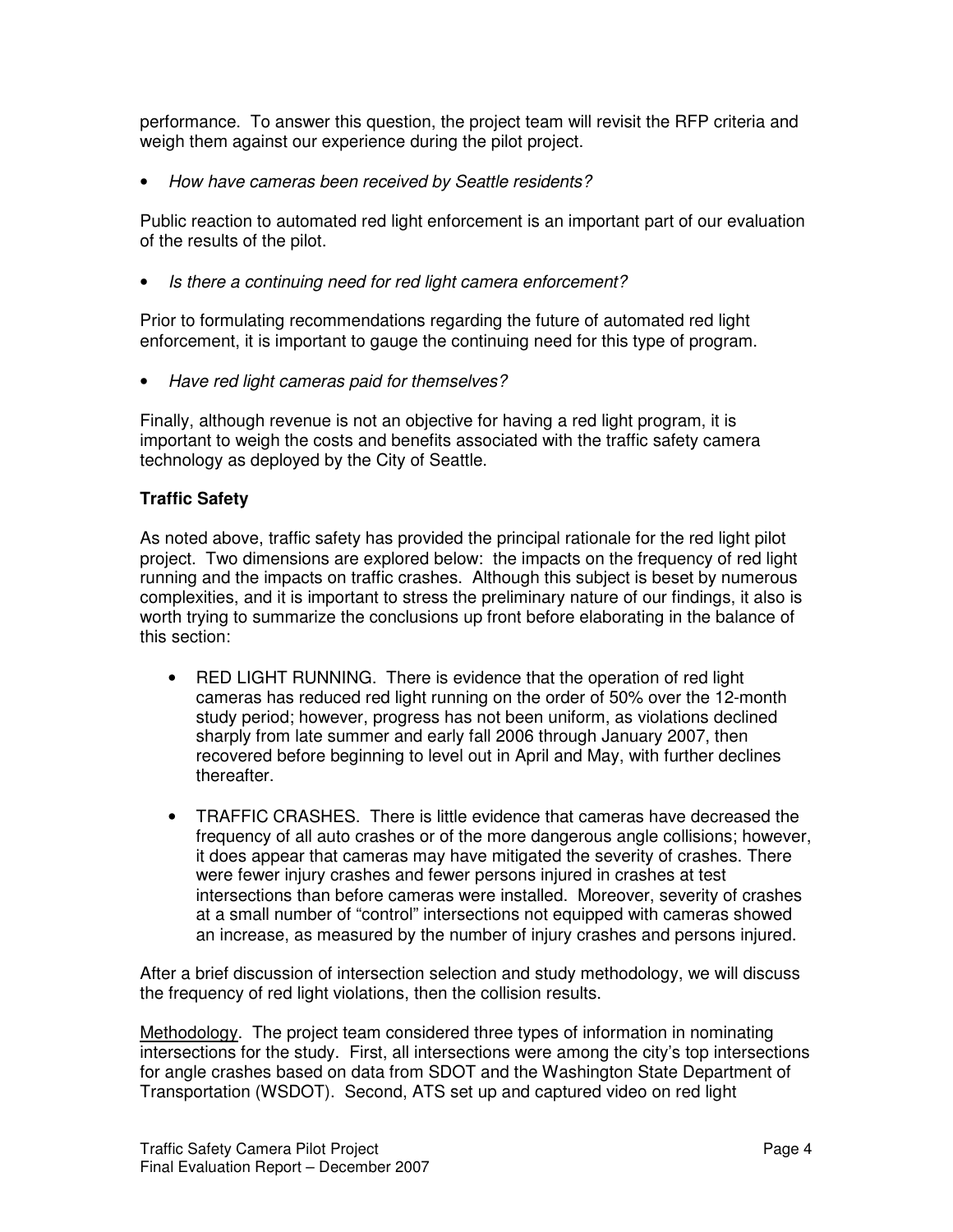violations at candidate intersections using their VIMS (Vehicle Incident Monitoring System) equipment. In those cases where the VIMS best corroborated the existence of a problem, a review involving other criteria was conducted, selecting for those intersections where construction work prior to or during the pilot was not likely to be an issue and where technical design problems were not evident. Lastly, the team attempted to get a degree of geographic dispersion into the pilot. The four intersections and traffic approaches chosen as test sites for the traffic safety camera pilot were:

- Eastbound and westbound approaches at Denny Way and Fairview Avenue North;
- Northbound and southbound approaches at Rainier Avenue South and South Orcas Street;
- Eastbound approach at 5<sup>th</sup> Avenue and Spring Street; and
- Eastbound approach at Roosevelt Way and NE 45<sup>th</sup> Street.

In addition to these "test" intersections, the study design developed by the project team also called for the selection of like numbers of "halo" and "control" intersections. The former were designated with the intent of seeing whether the cameras have a "halo effect" that extends beyond the test intersections. The "controls" are intersections beyond the likely effects of any halo, similar to the test intersections in traffic-related basics such as traffic volumes and accident records, but not being selected for a traffic safety camera during the pilot project. The intent in looking at these "controls" is to see whether there might be general trends in traffic-related behavior that could be responsible for any changes observed at the test intersections.<sup>2</sup>

The intersections identified as halos for this study were all close to the respective test sites with which they are paired:

- Denny Way and Stewart Street;
- Rainier Avenue South and South Graham Street;
- 6<sup>th</sup> Avenue and Spring Street; and
- $\bullet$  11<sup>th</sup> Avenue NE and NE 45<sup>th</sup> Street.

The control intersections chosen for the study include:

- 1<sup>st</sup> Avenue South and South King Street;
- Boren Avenue and Olive Way;
- Lake City Way NE and NE 80<sup>th</sup> Street; and
- 30<sup>th</sup> Avenue NE and NE 125<sup>th</sup> Street.

Red Light Violations. The study design for gauging changes in red light running at test intersections involves a comparison of the frequency of violations before (pre) installation of cameras and after (post) installation. Although there is not strictly comparable data for the control intersections, the design allows inspection of VIMS red light running results during a single weekday pre and post pilot project.

 $2$  Please note that the intersections selected for comparisons very likely do not meet stringent tests required for true scientifically controlled study. They are best seen as "comparisons" rather than scientific controls.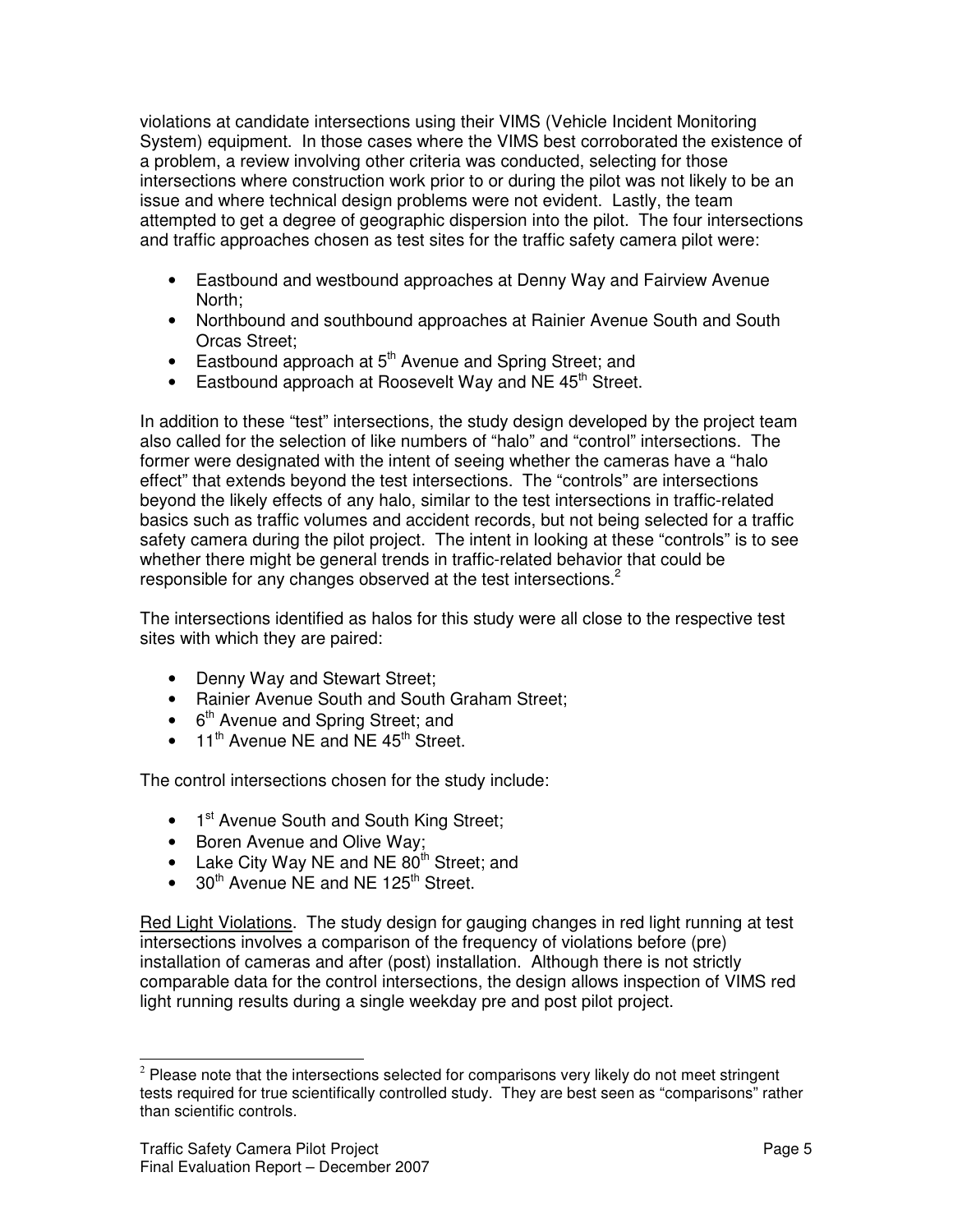On a per camera basis, the frequency of red light violations resulting in a traffic citation dropped approximately 50% between the first four weeks and the last four weeks of the pilot through July 22, 2007. However, as shown in the chart, the trend in red light violations is not straightforward. Early weeks of the pilot show considerable variation in violation levels, albeit at a relatively high level. The frequencies then start to fall off through the year-end holidays and the start of winter when traffic volumes tend to be dropping; however, beginning in early February the average number of citations per camera per week start to pick up again, growing steadily through mid-April, when they appear to level off and then begin to decline again through the end of the pilot period. Significantly for our conclusion, there is less dispersion in the weekly data points over the last three months, providing evidence that the frequency of violations is, indeed, leveling off.<sup>3</sup>



VIMS data for the control intersections show no such pattern. Red light running worsened at three of the four comparison intersections over the test period, with an aggregate increase in red light violations, pre- to post-test, from 133 to 181 during the days tested, a 36% increase. These findings suggest that cameras may, indeed, be having a salutary effect on red light running violations at the test intersections.

National studies buttress this conclusion, as cameras elsewhere have been widely reported to reduce the frequency of red light running.<sup>4</sup> It is important, once again, to observe that these findings are preliminary, and the project team will continue to monitor trends as the program moves forward, especially in light of the seasonality that was observed during the cold months.

 $4$  For the most comprehensive look at the national experience, see Hugh W. McGee and Kimberly A. Eccles, Impact of Red Light Camera Enforcement on Crash Experience: A Synthesis of Highway Practice (Washington, D.C.: National Highway Cooperative Research Program, Transportation Research Board, 2003).

 $^3$  The first two months post-pilot (August and September 2007) also suggest a flattening of the curve at approximately 50% of the first month of the pilot.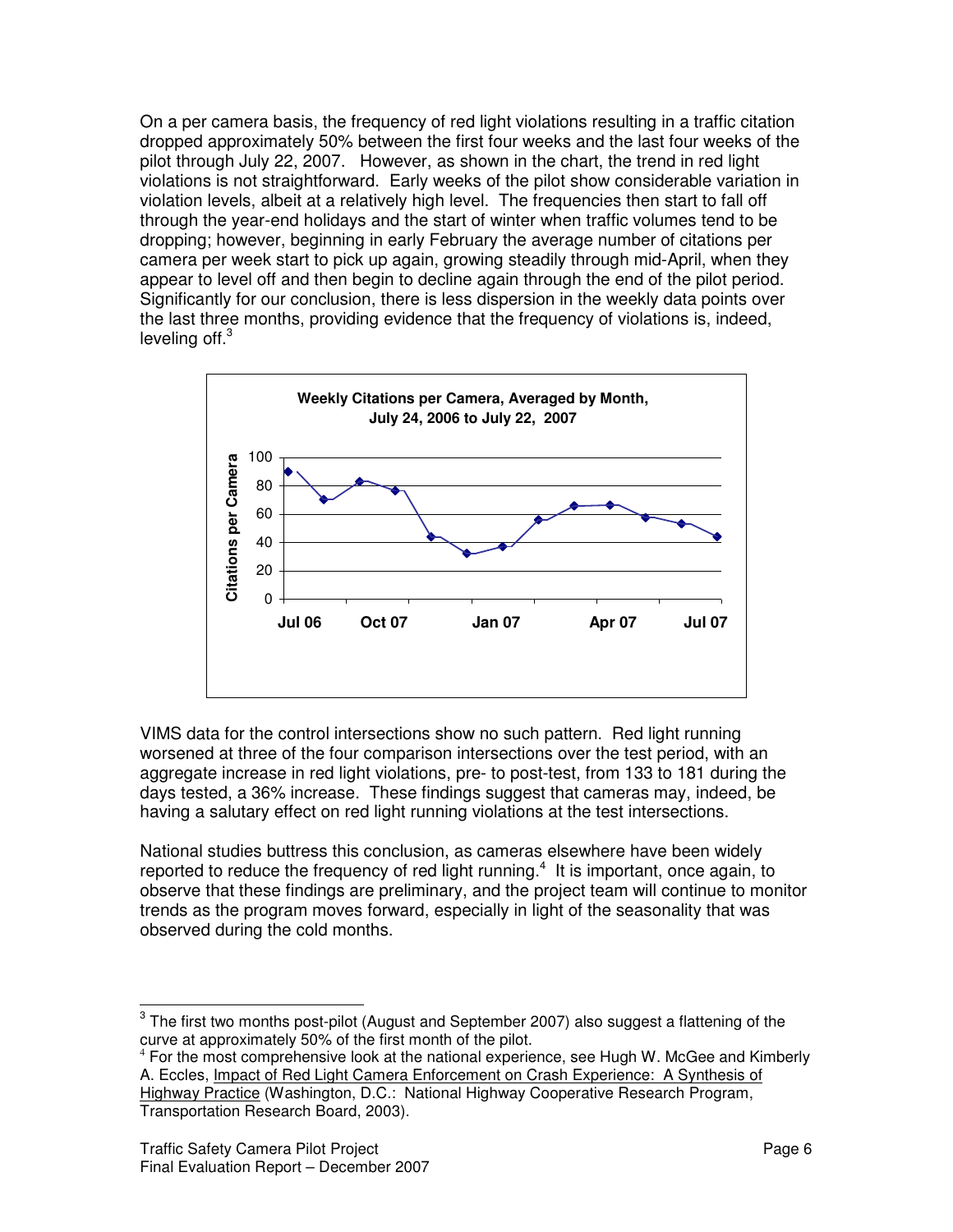Traffic Collisions. The study design for gauging changes in traffic-related collisions at test intersections involves a comparison of the frequency of collisions before (pre) installation of cameras and after (post) installation. Data on collisions at halo and control intersections may also be examined for the comparable months.

The evidence on the effects of red light enforcement on collisions is less clear than the effects on red light running. During the 12 months during which police have been authorizing citations, crashes overall have changed little. At the test intersections, there were a total of 34 crashes, an average of 5.67 per intersection. This compares with an average total of 33.75, or 5.63 per intersection, during the same period during the four preceding years. Almost all of these collisions were potentially serious – 19 angle collisions, 10 left turn collisions, three pedestrian and two sideswipe collisions. Interestingly, there were no rear-end collisions during the pilot period, given that the research literature shows some concern for these after the installation of cameras.<sup>5</sup>

However, it does appear that the overall severity of collisions, as gauged by the frequency of injury accidents and of persons injured, has decreased at the intersections with cameras, as shown in the accompanying tables. These tables show that there have been significantly fewer persons injured (although not significantly fewer injury accidents) at the camera intersections when compared with the controls, where both the number of injury accidents and persons injured (especially the latter) increased during the pilot period.<sup>6</sup>

|          | # Injury Crashes            |         | # Persons Injured |         |
|----------|-----------------------------|---------|-------------------|---------|
|          | $\mathsf{r}_{\mathsf{est}}$ | Control | Test              | Control |
| Pre RLC  |                             |         |                   |         |
| Post RLC | ף ו                         |         |                   |         |

Severity of Crashes Pre/Post Pilot Project

Examination of the collision data at so-called halo intersections shows no consistent pattern over the 12-month period. In one case, accidents appear to trend in the same directions at the test and halo intersections. In another case, the trends contrast. In the two remaining cases, there is no change at halo intersections while conditions at the test intersections are changing.

## **System and Vendor Performance**

The table that follows provides a brief recap of the performance of the technical systems and capabilities of the American Traffic Solutions vendor, as specified in the Seattle Request for Proposals for the Traffic Safety Camera Pilot Project. Overall, the City's project team has been well pleased with ATS systems and its professional staff. The equipment and its performance, in general, has been everything that was promised, and ATS professionals are first rate. A few examples may suffice to make these points.

<sup>&</sup>lt;sup>5</sup> See McGee and Eccles, <u>Impact of Red Light Camera Enforcement on Crash Experience</u>, 2003.

 $6$  Pre Red Light Camera (RLC) cells in tables represent annual averages of experience over the four years preceding initiation of the pilot, rounded to nearest whole integer. Numbers for 5<sup>th</sup> & Spring are extrapolated from 10 to 12 months for comparability with other intersections. There is a statistically significant difference at the .03 level in the # persons injured table, using a onetailed Fisher's Exact Test.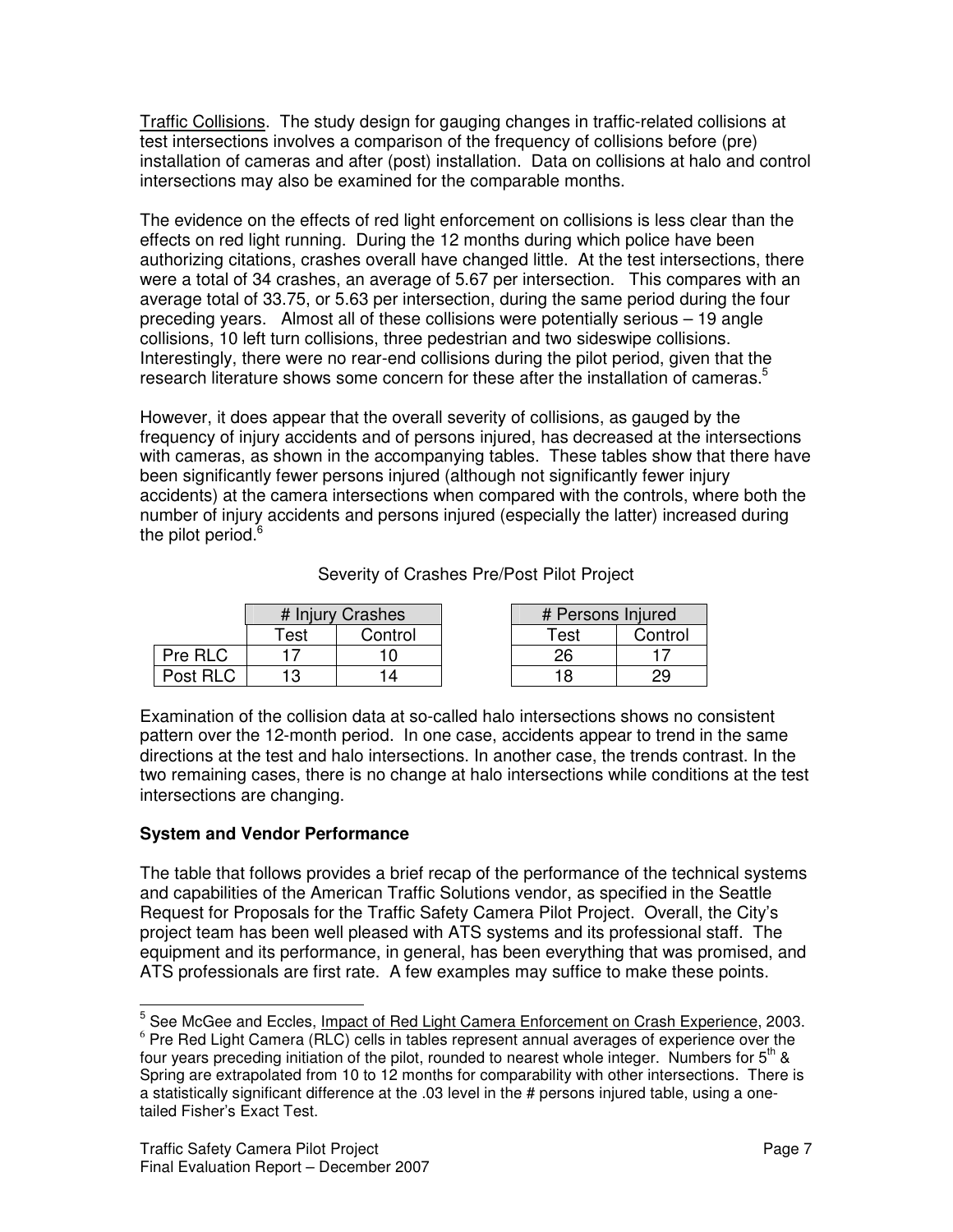**Equipment**. The workstation and imagery available to SPD reviewers of violation events produces high resolution color photos and video that facilitate decision making, even when "slow-roll" right turn violations are in view. As well, the on-line Axsis statistical reporting utility provides excellent, near-real time data to support evaluation and trouble-shooting. On several occasions, the City's project lead was able to spot emerging problems with video capture almost as quickly as ATS monitoring staff. On another occasion, the statistical reporting categories used to classify event rejections allowed the City to question and evaluate its own enforcement standards.

**Professional Staff**. ATS professional staff has exceeded our expectations in almost every respect. Two highlights include the manner in which the vendor developed a custom approach for exchange of data with the Seattle Municipal Court staff, and the willingness of ATS to tailor its Axsis statistical reporting package in response to suggestions for improvement from the City. In the latter case, ATS altered report design to allow the client to separate out "non-event" camera trips from valid rejections; this allowed calculation of a true rejection rate without hand calculations. In another case, ATS developed a report to allow the client to tally violations by type (right turns, left turns and straight through violations). All of this was done at vendor expense.

In the matrix that follows, there is a single "not met" criterion: cameras activated approximately 12 weeks late as a result of various factors, with responsibility shared by the City and the vendor. The primary factors involved the complexity of design requirements at selected intersections, requiring time-consuming coordination with multiple agencies. In part as a result of these delays, the project launched with four cameras operating at three different locations on June 22, 2006. The last intersection came on line in early October 2006. In this case, another factor slowed work – a monthlong labor stoppage made it impossible to pour concrete in King County.

| <b>Rating Criteria</b>                  | <b>Standard</b>                                           | <b>Performance</b>  | <b>Comments</b>                                                                                                     |
|-----------------------------------------|-----------------------------------------------------------|---------------------|---------------------------------------------------------------------------------------------------------------------|
| <b>Minimum</b><br><b>Qualifications</b> |                                                           |                     |                                                                                                                     |
| 1) Camera technology                    | Digital capture of<br>good quality photos                 | <b>Standard Met</b> | Single RLC-300<br>camera produces<br>excellent quality<br>prosecutable photos<br>under wide range of<br>conditions  |
| 2) Data transmission<br>& storage       | Secure chain of<br>evidence                               | <b>Standard Met</b> | <b>IPSEC VPN secure</b><br>transmission, two-<br>factor authentication<br>for access to system                      |
| 3) Violation detection<br>technology    | Non-invasive, no<br>loops in the pavement                 | <b>Standard Met</b> | Video detection<br>system is highly<br>sensitive, even<br>catching marginal<br>events at varying<br>approach speeds |
| 4) Citation processing<br>capability    | Robust system<br>capable of configuring<br>to Court needs | <b>Standard Met</b> | ATS designed and<br>executed non-<br>standard design for<br>data exchange with<br><b>SMC</b>                        |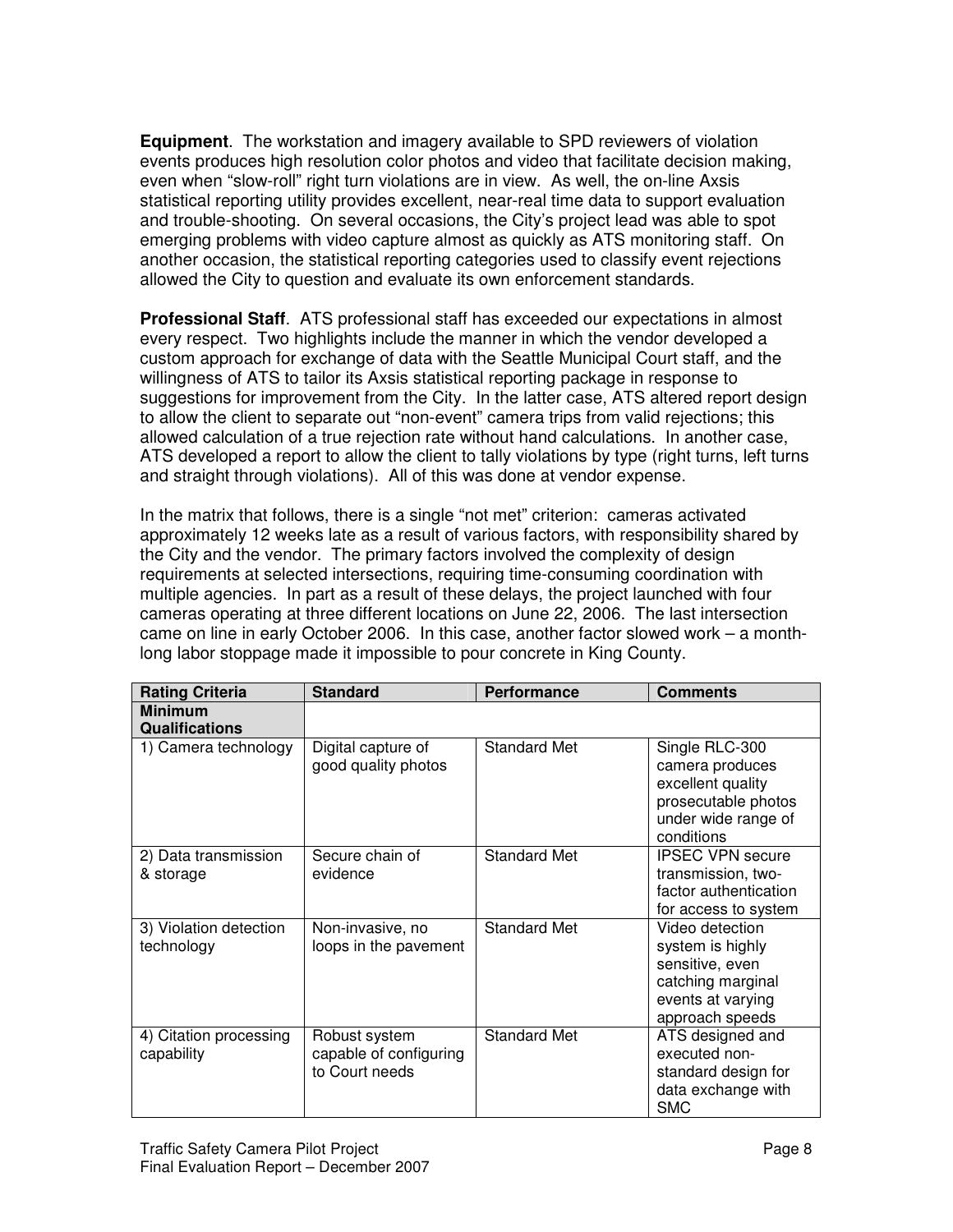| <b>Rating Criteria</b>              | <b>Standard</b>                       | <b>Performance</b>       | <b>Comments</b>                               |
|-------------------------------------|---------------------------------------|--------------------------|-----------------------------------------------|
| 5) Web-based                        | Must allow web-based                  | <b>Standard Met</b>      | Highly functional,                            |
| application                         | viewing by SPD,                       |                          | secure access 24/7                            |
|                                     | SMC, and public                       |                          |                                               |
| 6) Experience                       | Successful                            | <b>Standard Exceeded</b> | ATS a leading vendor                          |
| elsewhere                           | deployment in a                       |                          | with other large city                         |
|                                     | minimum of 3                          |                          | clients (e.g., NYC,                           |
|                                     | jurisdictions                         |                          | Philadelphia,                                 |
| <b>Preferred</b>                    |                                       |                          | Houston)                                      |
| <b>Qualifications</b>               |                                       |                          |                                               |
| 1) Meet project                     | Cameras ready to go                   | <b>Standard Not Met</b>  | Shared responsibility                         |
| timeline                            | 4/1/2006                              |                          | with City (see text);                         |
|                                     |                                       |                          | cameras active                                |
|                                     |                                       |                          | 6/22/2006                                     |
| 2) Number of                        | Preference for two                    | <b>Standard Met</b>      | Two of four<br>intersections with two         |
| approaches covered                  | camera approaches<br>per intersection |                          | approaches                                    |
| 3) Violation capture                | Vendor quoted 80%                     | <b>Standard Exceeded</b> | Data show 83%                                 |
| rate                                | capture                               |                          | capture rate; rejection                       |
|                                     |                                       |                          | rate 17% (12%                                 |
|                                     |                                       |                          | controllable)                                 |
| 4) Photo flash                      | Low wattage preferred                 | <b>Standard Met</b>      | 100 watt flash, ultra                         |
|                                     |                                       |                          | fast, no complaints                           |
| 5) Area View                        | Video camera to show                  | <b>Standard Met</b>      | System has met this                           |
|                                     | context for violations                |                          | need, especially for                          |
|                                     |                                       |                          | right turn violations                         |
| 6) Environmental                    | Minimal preferred                     | <b>Standard Met</b>      | System footprint                              |
| impacts                             |                                       |                          | among best in the                             |
|                                     |                                       |                          | industry, least                               |
|                                     |                                       | <b>Standard Exceeded</b> | sidewalk clutter                              |
| 7) Cost neutrality<br>guarantee     | City not to lose money                |                          | Operation has more<br>than paid for itself    |
|                                     |                                       |                          | (see text)                                    |
| <b>Other</b>                        |                                       |                          |                                               |
| <b>Specifications</b>               |                                       |                          |                                               |
| $\overline{1)}$ Site survey support | Intersection                          | <b>Standard Exceeded</b> | ATS did three rounds                          |
|                                     | monitoring to advise                  |                          | of monitoring to                              |
|                                     | on selection                          |                          | support selections                            |
| 2) Design and                       | Fully meet City                       | <b>Standard Met</b>      | ATS worked well with                          |
| installation                        | requirements                          |                          | all depts, even in                            |
|                                     |                                       |                          | difficult situations.                         |
|                                     |                                       |                          | Trees impact location<br>decisions (see text) |
| 3) Service &                        | 24-hour problem                       | <b>Standard Met</b>      | Remote observation,                           |
| maintenance                         | detection, 72-hour                    |                          | proactive                                     |
|                                     | resolution                            |                          | maintenance, timely                           |
|                                     |                                       |                          | fixes without local field                     |
|                                     |                                       |                          | office                                        |
| 4) Work with City to                | Work cooperatively to                 | <b>Standard Exceeded</b> | Excellent approach to                         |
| develop system                      | ensure customer                       |                          | design and                                    |
|                                     | satisfaction                          |                          | implementation with                           |
|                                     |                                       |                          | SPD and SMC                                   |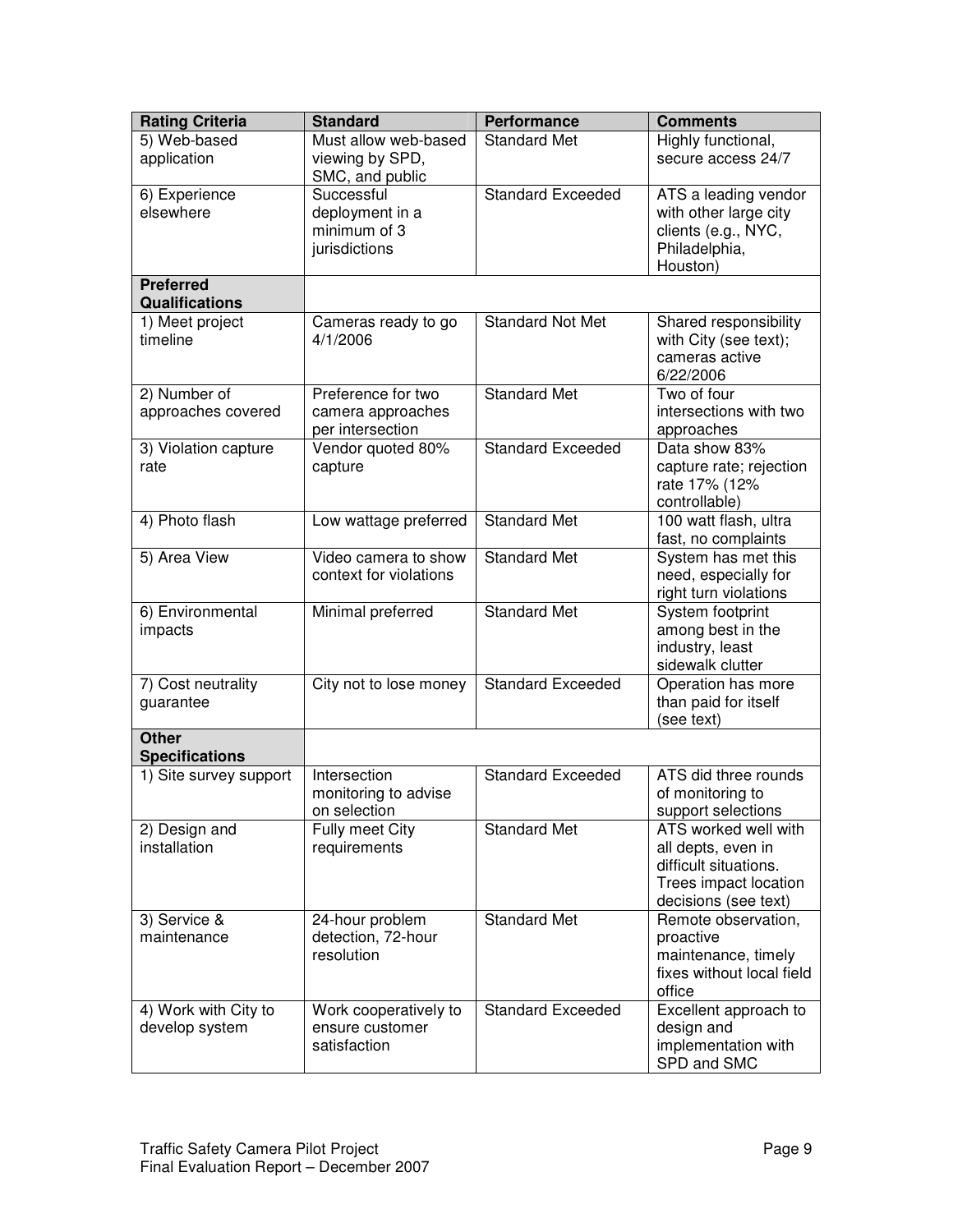| <b>Rating Criteria</b>   | <b>Standard</b>                          | <b>Performance</b>       | <b>Comments</b>                                                                                                     |
|--------------------------|------------------------------------------|--------------------------|---------------------------------------------------------------------------------------------------------------------|
| 5) Statistical reporting | Support monthly<br>statistical reporting | <b>Standard Exceeded</b> | On-line Axsis<br>reporting system<br>available 24/7, ATS<br>tailored system to<br>meet City needs at<br>vendor cost |
| 6) Other support         | Expert testimony,<br>public outreach     | Standard Exceeded        | ATS has offered<br>expert testimony in<br>SMC hearings,<br>performed phone<br>survey at vendor cost                 |
| 7) Training              | Provide all required<br>training         | <b>Standard Met</b>      | Excellent training<br>provided locally and in<br>Scottsdale                                                         |

### **Public Reception**

The City has endeavored to ensure good understanding and reception of the City's automated red light enforcement efforts. Three different kinds of evidence suggest that there is a strong level of public support for the cameras.

First, at the outset of the project, the project team authorized a telephone survey to gauge levels of public knowledge and support for cameras and our local project initiative. In April 2006, Richter Research of St. Louis, Missouri, contacted 404 Seattle residents at random and found that seven residents in 10 thought that red light running is, indeed, a problem in Seattle. As well, 82% were in favor of installing automated red light cameras at Seattle's most dangerous intersections. When presented with information about positive experiences elsewhere in decreasing the frequency of red light running and associated collisions, 77% were inclined to regard the use of cameras even more favorably. Of the 14% that opposed the use of cameras, the most typical reason given for opposition involved the alleged invasion of privacy ("Big Brother is watching"). The margin of error for survey results was plus or minus 4.9%. A copy of the full survey is available upon request.

Local media coverage of the photo enforcement pilot project also has generally been quite positive, as measured by editorial comment and feature stories in both the *Seattle Times* and the *Seattle Post-Intelligencer*. The P-I editorial board has been particularly supportive. $7$  Even when caught on camera driving through a red signal, at least one local columnist kept her sense of humor and paid the fine.<sup>8</sup> There also has been a reasonable level of understanding and support expressed in letters to the editor, although there have been dissident notes as well.<sup>9</sup>

A series of car-pedestrian collisions in November 2006 – one involving the tragic death of City Council staffer Tatsuo Nakata – has, if anything further strengthened

 $7$  See "Seattle Traffic: This camera sees red," July 3, 2005 and "Seattle Traffic: Snap when it's red," March 6, 2007, both in the *Seattle Post-Intelligencer*.

<sup>8</sup> See Nicole Brodeur, "Camera didn't even get the car's good side," *Seattle Times*, December 4, 2006.

<sup>9</sup> For a mix of opinion, see the letters printed in the *Seattle Times* opinion page on December 9, 2006.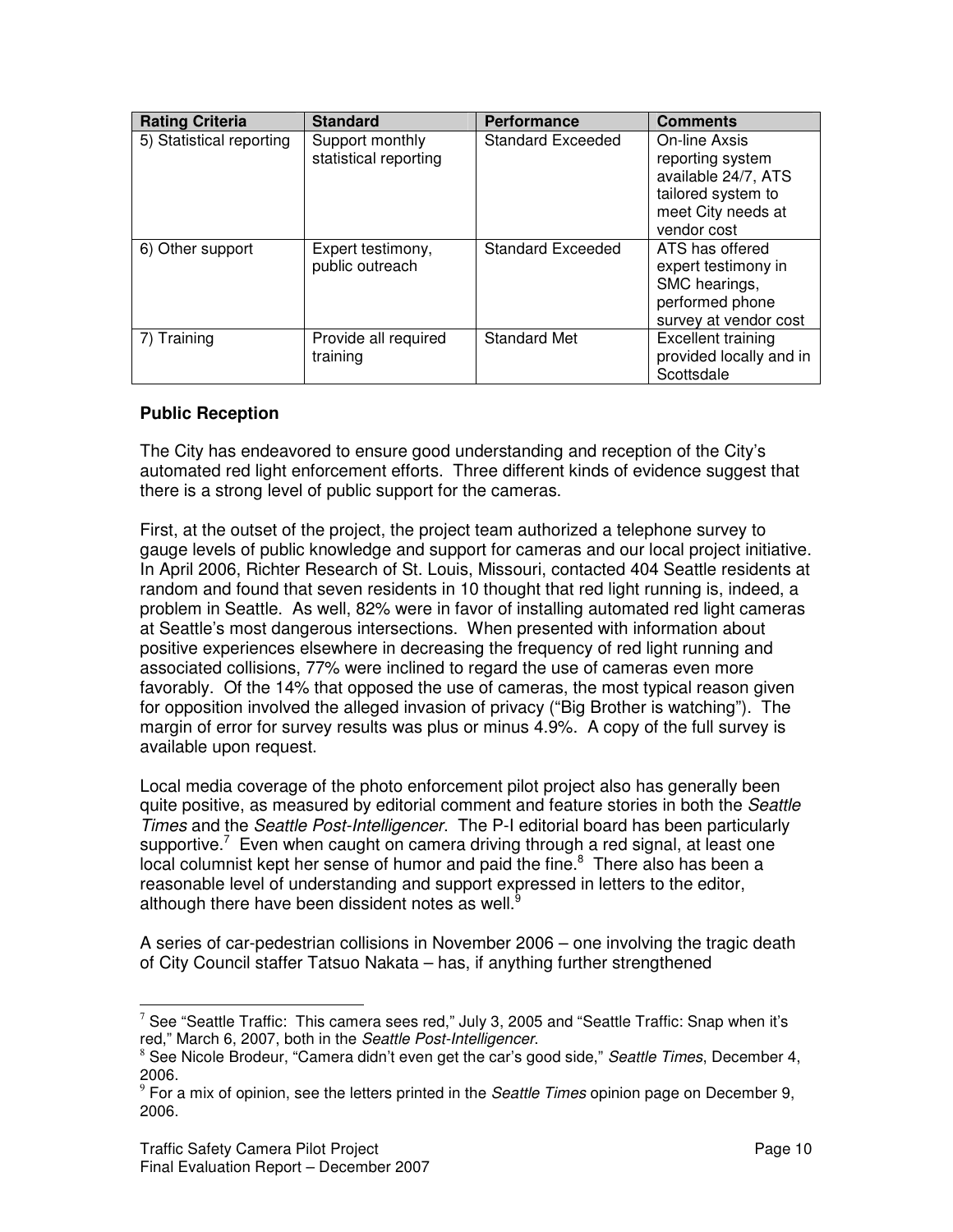understanding and support for all measures to slow traffic down and encourage respect for traffic signals.<sup>10</sup>

Finally, unsolicited communications (mostly e-mails) received by SDOT and SPD have, in the main, offered positive comments and support for the red light pilot project. In fact one of the most frequent reasons for these communications appears to have been to request the installation of traffic safety cameras at particular intersections that do not currently have them. The project lead has received approximately three dozen of these suggestions.

Concerns for pedestrian safety are the principal focus for many of these communications. The tone of much local comment conveys a sense of growing impatience and frustration on the part of the public, some of whom question why the City cannot expand automated red light enforcement more quickly.

### **Future Demand for Photo Enforcement**

Several factors should be considered in assessing the need for red light photo enforcement in Seattle in future years. Most significant of these is the chronic nature of the problem. Even with cameras, warning signs, and public education efforts, violations are both frequent and hazardous. As we have seen, after a steep decline in the frequency of red light violations in December and January at intersections with photo enforcement, red light running recovered somewhat then leveled out at about half the initial frequency. As well, the frequency of accidents has been little changed with the installation of photo enforcement cameras, although the number and severity of injury collisions does appear to have dropped.

There also appears to be a significant level of public support for continuing with red light photo enforcement. The following unsolicited comment may serve to summarize the kind of comments we have been receiving:

*"Kudos on your pilot Red Light Runner program. I work in the Seattle Municipal Tower and every day I feel like I take my life in my hands just trying to get to work!! The drivers on 5 th and 6 th avenues are fearless. Just this morning I was run out into [the] road by a guy taking a free right without even looking to see if anyone was crossing. I've seen so many close calls lately, and I'm afraid it is going to take a death before this problem is taken more seriously. I am heavily in favor of expanding this program and making the streets safer for pedestrians."*

A final factor that should go into a decision regarding the future of the traffic safety camera pilot – costs and revenues – is addressed in the next section.

## **Project Costs and Revenues**

A review of expenditures shows that the project has been less costly than anticipated. Through July 2007, the team had expended only about \$369,000 of the \$460,000 budgeted for the project (80%). The Department has continued to operate the cameras into November 2007 with no additional budget authority and should not reach fully expended status until the end of 2007.

<sup>10</sup> See "Jaywalking Doesn't Pay," *Seattle Times*, February 5, 2007.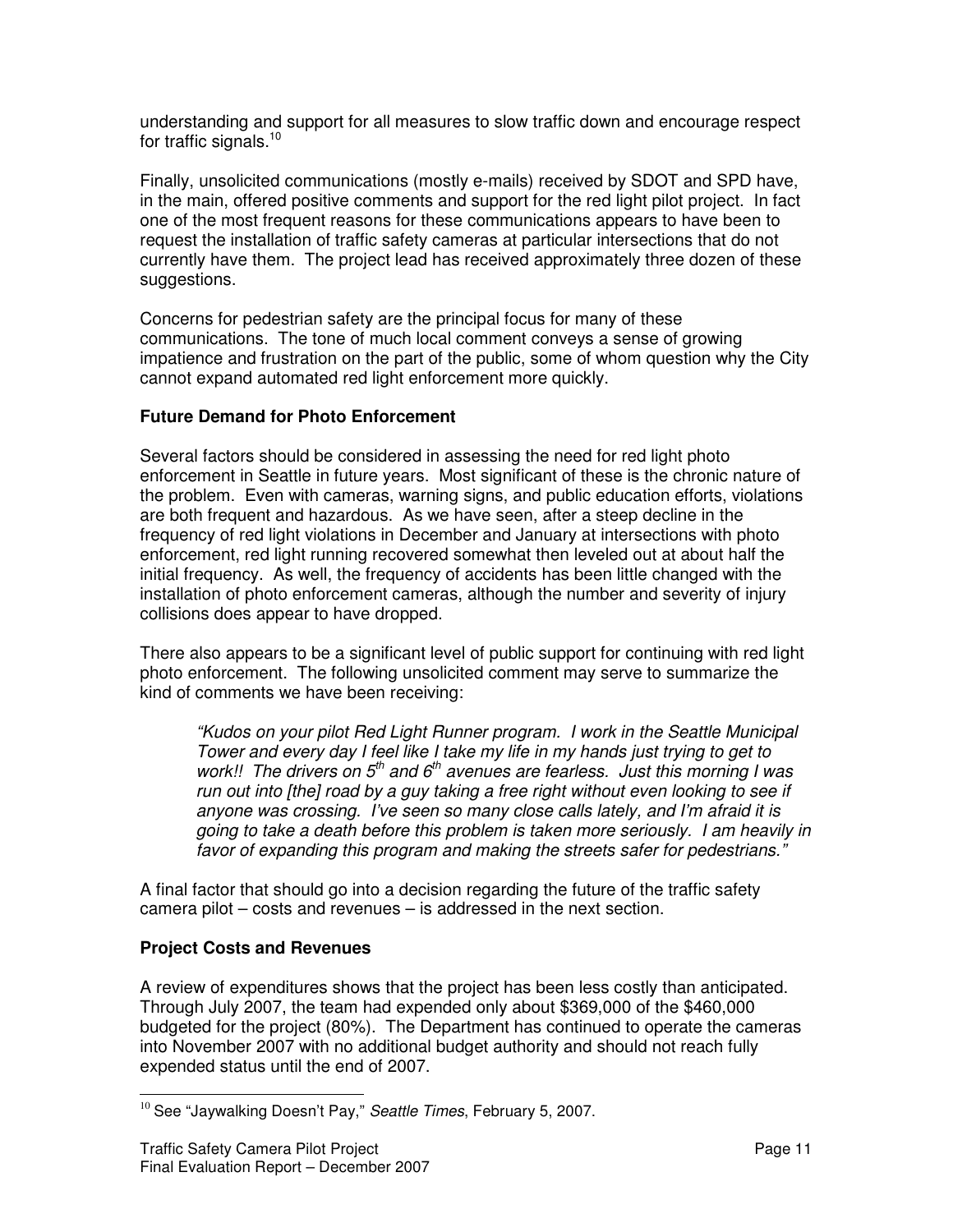Three variances with our initial budget planning assumptions are largely responsible for this result. First, the SPD Traffic Section found that it could staff the event review and citation function with a North Precinct patrol officer assigned to light duty status. Instead of spending about \$60,000 for overtime staffing, Traffic has only needed a nominal amount of overtime for occasional peak workload periods. Second, Seattle Municipal Court Information Technology Division concluded that its experienced professionals were best equipped to develop data exchange protocols with the vendor. Accordingly, existing resources were devoted to the project rather than contracting for outside assistance. Finally, the City received an excellent monthly services rate from American Traffic Solutions. In the negotiated contract, which is renewable at the City's discretion, ATS is charging the City \$3,500 per month for a two-lane camera approach or \$3,750 per month for three or more lanes. In total, the monthly charge for six approaches (three of each kind) is \$21,750.

Although revenue is not a justification for this project, it is worth noting that revenues from red light notices of infraction will substantially exceed total project costs. As of July 23, 2007, the City had realized \$1,076,212 in net proceeds from payment on 11,957 red light notices of infraction, for a payment rate of approximately 72.7%.

It is important to observe that these numbers could well decrease over time, if and when the use of this technology becomes more widespread in the city and the awareness of the driving public increases.

It also is important to look at alternative means of enforcement. Even if the City were to increase the number of traffic and motorcycle officers devoted to enforcement of traffic laws, there is no way that officers could provide the 24/7 vigilance that is possible with cameras. Each additional motorcycle officer in 2008 would cost approximately \$121,000 a year, including equipment. Given that it would take six officers to provide 24/7 coverage at a single intersection over the course of a year, cameras are remarkably cost effective.

#### **Lessons Learned and Next Steps**

The overall findings of the pilot project are favorable. The frequency of red light running has dropped by one-half at the intersections where cameras have been installed. Although the overall number of accidents has not decreased at these intersections, it does appear that the severity of collisions has diminished. The traffic safety cameras have done what they were intended to do, and the American Traffic Solutions vendor has performed well, at a reasonable cost. The public, in general, has responded very favorably to this initiative. Finally, the need for measures to abate red light running remains.

There have been comparatively few "lessons learned" from the pilot project in the sense of negative surprises. Three points, and associated fixes, are worth noting here:

• Red turn arrows. As originally drafted, the City's red light camera ordinance gave the authority to cite violators driving through circular red signals; it did not grant the authority to cite for camera violations where red arrows are involved. The project team has recommended that the ordinance be revised to cure this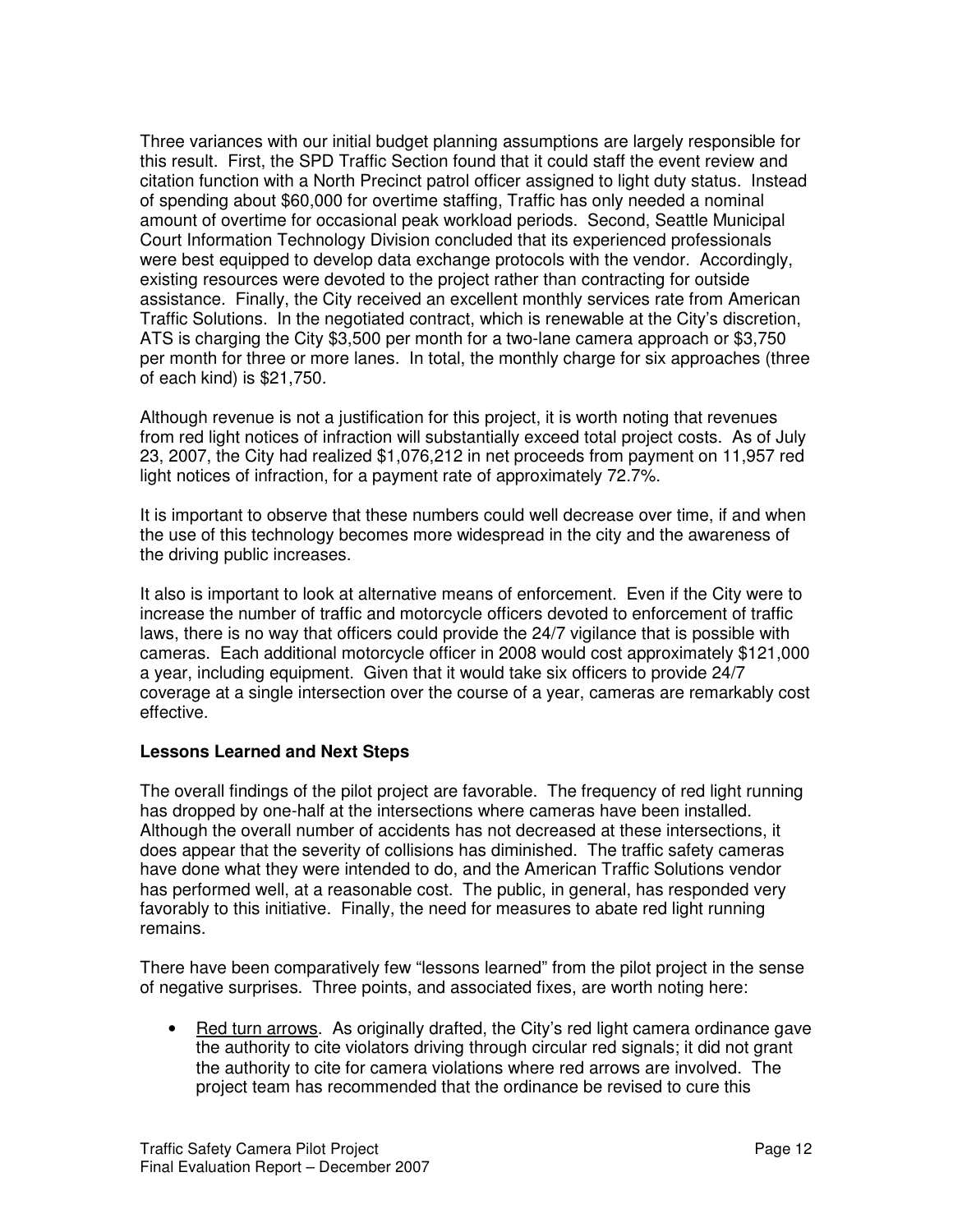deficiency. The Mayor approved this change, which was subsequently adopted by Council ordinance in November 2007.<sup>11</sup>

- Signage. State law requires the posting of appropriate signage in zones where traffic safety cameras are employed. In Seattle, intersections with approaches covered by red light cameras are posted with warning signs. These signs are 2.5' by 4' and contain the words "photo enforced" with the picture of a traffic signal. The project team has considered making these signs more noticeable to motorists. Understanding that enhanced signage might further reduce the frequency of red light violations, the team may experiment with different approaches to signage over the next year.
- Camera deployment and streetscape issues. We have found that red light camera placement along busy right-of-way often conflicts with competing uses, even with the comparatively small footprint of the camera and accessory equipment. Trees and their growth can be problematic. The project team recommends that any future siting decisions explicitly consider street trees, even if that necessitates use of a mast arm to deploy cameras over the street in some locations.

The larger public policy question for the pilot project and this evaluation is whether to expand the City's initiative with the addition of cameras at other intersections that could benefit from their use. As a result of experience during the pilot, the Interdepartmental Team recommended, and the Mayor included in his Proposed Budget for 2008, the addition of 24 more cameras at hazardous intersections throughout the city. On November 19, 2007, the Seattle City Council adopted the 2008 budget, including an appropriation for the cameras.

The Interdepartmental Team weighed four factors In developing recommendations for particular camera approaches: the number of right-angle crashes, the number of serious pedestrian injuries, the frequency of red light running based on video observation, and geographic distribution. The team also reviewed unsolicited nominations received from members of the community.

The Appendix attached to this report identifies the 24 new camera approaches, sited at 19 different intersections, that will be added in 2008. Together with the existing cameras, there will be a total of 30 traffic safety cameras operating at 22 different intersections citywide by the time construction is complete and all cameras are deployed.

 $11$  This ordinance also changed the monetary penalty for photo-detected red light infractions to equal those for red light violations detected by police officers. At the end of December, the monetary penalty for photo-detected infractions will increase to \$124.